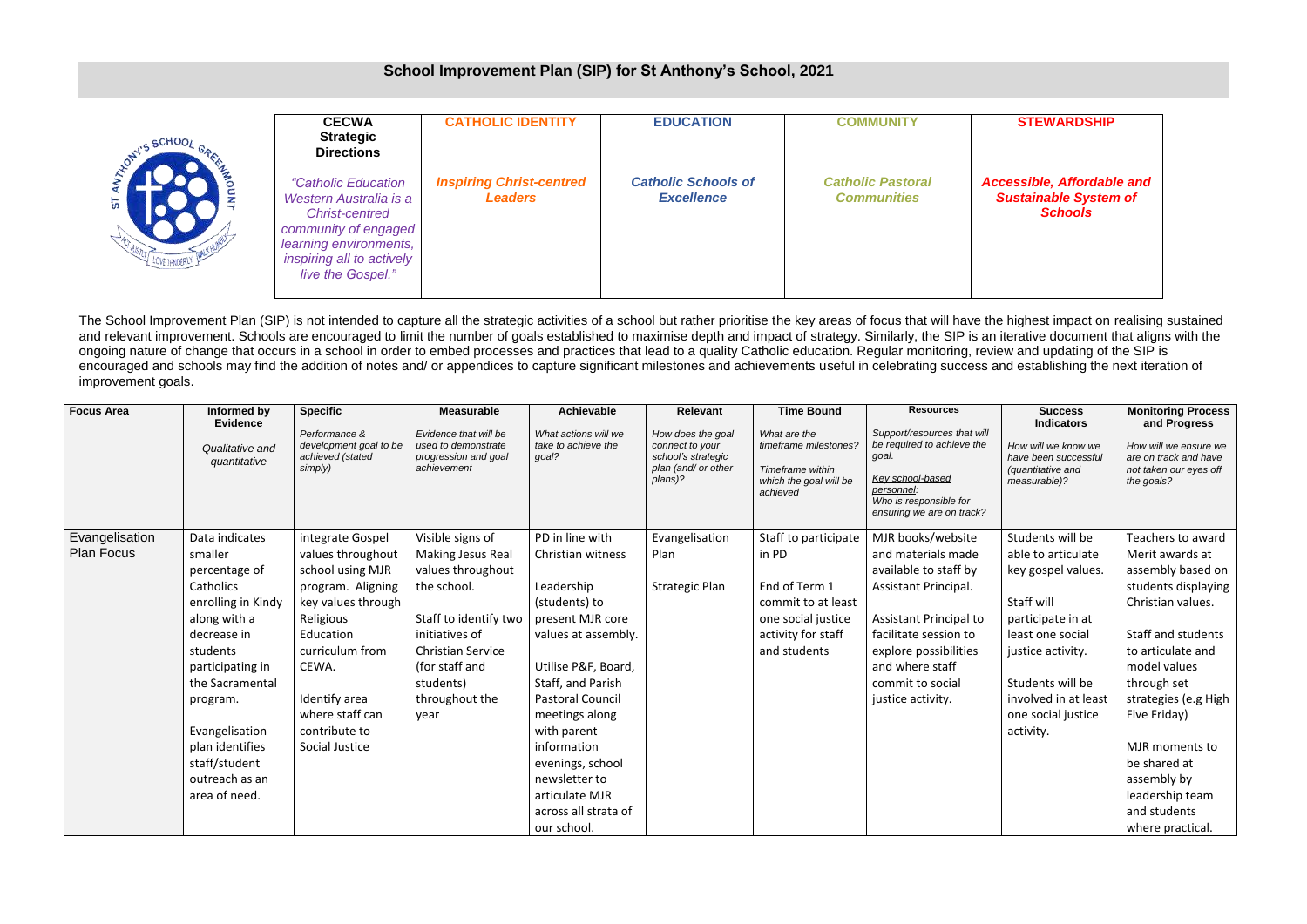|                                              |                                                                                                                            |                                                                                                                                                                                                                                                                                                                                      |                                                                                                                                                       | Staff to compile a<br>list of possible<br>areas to focus on<br>for 2021.                                                                                                                                              |                                                                                      |                                                                                                                                                                                                                             |                                                                                    |                                                                                                                                                        | Reflect as<br>staff/students on<br>how this service in<br>social justice area<br>answers call to<br>Christian witness.                                                 |
|----------------------------------------------|----------------------------------------------------------------------------------------------------------------------------|--------------------------------------------------------------------------------------------------------------------------------------------------------------------------------------------------------------------------------------------------------------------------------------------------------------------------------------|-------------------------------------------------------------------------------------------------------------------------------------------------------|-----------------------------------------------------------------------------------------------------------------------------------------------------------------------------------------------------------------------|--------------------------------------------------------------------------------------|-----------------------------------------------------------------------------------------------------------------------------------------------------------------------------------------------------------------------------|------------------------------------------------------------------------------------|--------------------------------------------------------------------------------------------------------------------------------------------------------|------------------------------------------------------------------------------------------------------------------------------------------------------------------------|
| Aboriginal<br><b>Education Plan</b><br>Focus | Aboriginal<br>Education<br>Improvement<br>Map (AEIM)                                                                       | Use the CEWA<br><b>AEIM assessment</b><br>tool to determine<br>where we sit on<br>the curriculum                                                                                                                                                                                                                                     | 100 percent of staff<br>to complete survey                                                                                                            | Survey Term 4,<br>2019.<br>Leadership team to<br>present data Term<br>1, 2020.<br>Collaboratively<br>select a focus<br>based on results.                                                                              | - Aboriginal<br><b>Education Policy</b><br>$-2-B3 - CECWA$<br>Strategic<br>Direction | Term 4 (2019)<br>Survey<br>Term 1:<br>Interpretation of<br>results and<br>identify focus<br>area.                                                                                                                           | AEIM Assessment tool.<br>Leadership team and<br>staff.                             | Completion of<br>assessment.<br>Analysis of results<br>Identification of<br>focus area.                                                                | - Increased AEIM<br>self assessment<br>rating                                                                                                                          |
| <b>Curriculum Plan</b><br>Focus              | <b>NAPLAN</b> data<br>indicates Writing<br>as an area of<br>focus?                                                         | Teachers design<br>and implement<br>Talk 4 Writing<br>programs to focus<br>on writing<br>standards from<br>Years 1-6.<br>Teachers to<br>include<br>differentiation is<br>included in<br>planning. Focus on<br>extending learning<br>of different<br>cohorts of<br>students.<br>Teachers to use<br>Grammar<br>sequence in<br>planning | Talk for writing<br>(model text and<br>focus) kept on file<br>for all year levels.<br>Grammar sequence<br>to be updated<br>across all year<br>levels. | Allocate PLCMs for<br>staff to share their<br>Talk for Writing<br>practices and<br>student work<br>samples.<br>Use the Grammar<br>sequence across<br>the school<br>Monitor progress<br>in spelling using<br>Diana Rig | Curriculum plan<br>Strategic plan<br>(education)                                     | PLCM schedule to<br>outline the time<br>allocation to staff<br>collaborating to<br>work with co-<br>teacher to plan<br>units, reflect on<br>results and share<br>data and<br>practices.<br>Reflection built in<br>to PLCMs. | Talk for Writing PD for<br>staff who have not<br>completed training.               | Leadership team to<br>monitor through<br>class visits,<br>programs and<br>documentation.                                                               | Moderation of<br>writing samples<br>pre-post unit of<br>work.<br>Analysis of<br>NAPLAN data at<br>the end of 2021 to<br>look at writing<br>progression in<br>students. |
| <b>Curriculum Plan</b><br>Focus              | Data collected<br>when creating our<br>'vision for<br>learning'<br>indicated inquiry<br>based learning an<br>area of need. | Teachers to imbed<br>thinking routines<br>into teaching and<br>learning programs.                                                                                                                                                                                                                                                    | Staff to build toolkit<br>of inquiry-based<br>learning strategies<br>and in include use<br>of these in their<br>programs.                             | <b>Allocate PLCMs</b><br>and Cluster<br>meetings for staff<br>to share their<br>inquiry based units.                                                                                                                  | Curriculum plan<br>Strategic plan                                                    | Allocate PLCMs<br>and Cluster<br>meetings for staff<br>to share their<br>inquiry based<br>units.                                                                                                                            | CEWA support with PD<br>Kath Murdoch<br>Planning templates for<br>teachers to plan | Leadership team to<br>monitor use of<br>inquiry based<br>learning through<br>class visits and as<br>evidenced in<br>teaching and<br>learning programs. | Improvement in<br>teacher confidence<br>in planning inquiry<br>based units as<br>indicated by pre-<br>post survey.                                                     |